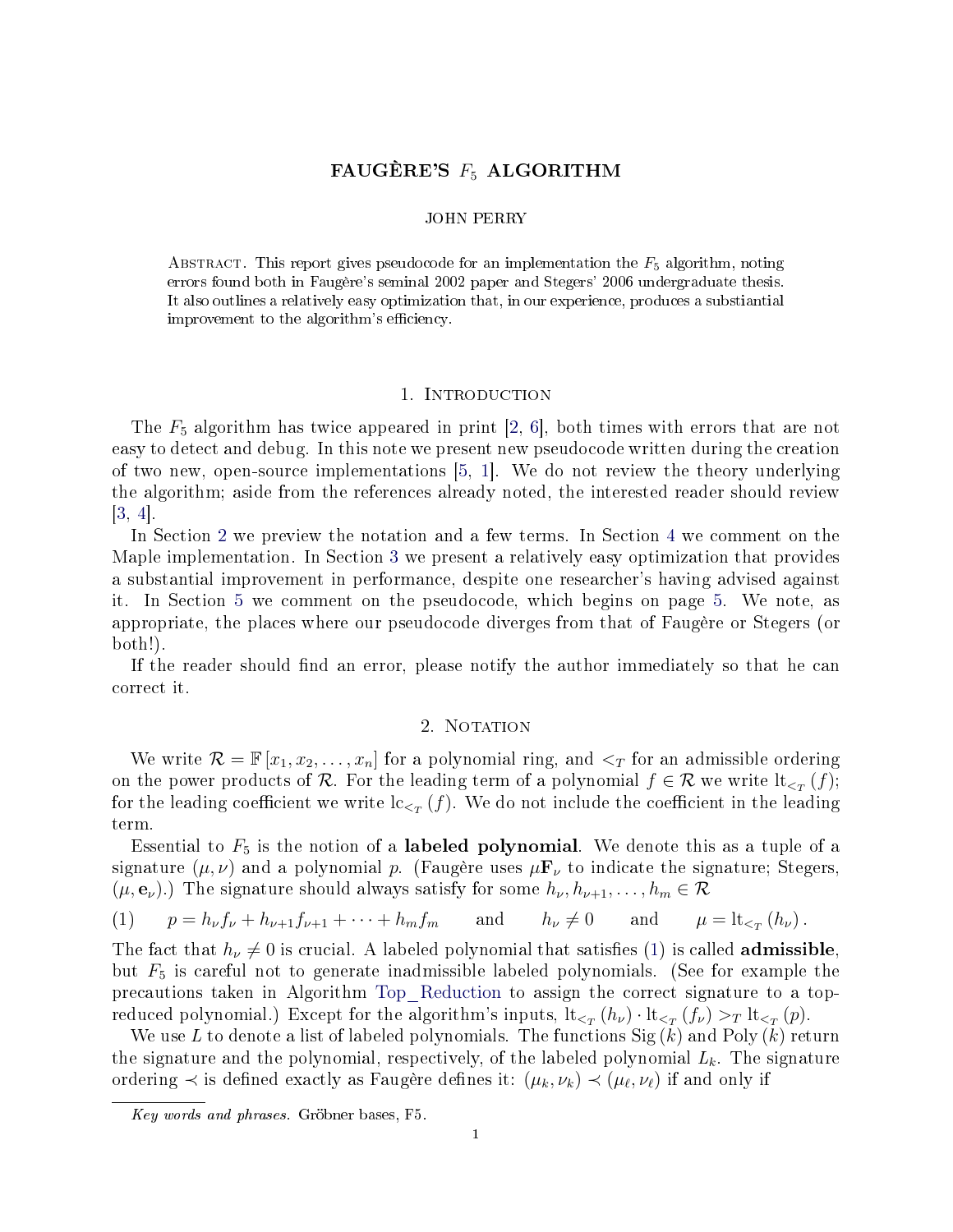•  $\nu_k = \nu_\ell$  and  $\mu_k <_T \mu_\ell$ .

As do Faugère and Stegers, given a power product u and a signature  $(\mu, \nu)$  we define  $u \cdot$  $(\mu, \nu) = (u \cdot \mu, \nu).$ 

We also use  $B$  to denote the reduced Gröbner basis of a previous system; see Section [3](#page-1-1) for some explanation.

## 3. Two easy optimizations

<span id="page-1-1"></span>Stegers writes on page 41 that,

We experienced a speed-up by computing the (unique) *reduced* Gröbner basis  $G_i^{\text{red}}$ ... after completing step i, and subsequently checking if polynomials are top-reducible with respect to  $G_i^{\text{red}}$  instead of  $G_i$ . It is not suggested to *replace* the polynomials in  $\widehat{G}_i$  completely, as this would almost certainly result in inadmissible polynomials.

The last sentence is correct, but we have found a workaround. After computing the reduced basis  $G_i^{\text{red}}$ , one need only set up the appropriate records in the labeled polynomails  $L$  and the rewrite rules  $W$ , with (a) new, admissible signatures of the reduced basis, and (b) the reductions to zero of the reduced basis' S-polynomials. This is quite easy to implement; the reader will find our solution in Algorithm [Basis](#page-4-0), where our notation for the reduced Gröbner basis is B. We have observed a  $30\%$  improvement on problems like Cyclic-n.

Another optimization, with less drastic results, is to sort the input to Algorithm S by increasing *signature* rather than by increasing *lcm*. We have found that this decreases the number of polynomials computed in an unoptimized F5.

## 4. Notes on the Maple implementation

<span id="page-1-0"></span>The Maple implementation is quite slow. Stegers reports timings of seven seconds for Cyclic 6 on an Athlon XP 2500 with 512 MB RAM running MAGMA 2.11-14. On our machine, a 2.8 GHz Intel Core 2 Duo with 2 GB RAM, the same system requires *nearly fifteen minutes* on Maple 11. Other systems produce similar differences. Is Maple really one hundred twenty times slower than MAGMA? Our implementation is very close to that of Stegers', so we doubt the slowdown lies in the actual code. In most cases, the results are the same: we compute the same number of S-polynomials, and obtain the same number of zero reductions. However, certain systems appear to have a few more S-polynomials and zero reductions than Stegers, so there may be a minor issue or two.<sup>[1](#page-1-2)</sup>

The subalgorithms require several global variables; the Maple code implements this using variables local to the module containing all the procedures. The user can read the value of these variables using the Report\_...() functions.

The implementation also relies on a few short procedures designed to assist with certain tasks. These include:

Top\_Reducible to determine if a monomial is top-reducible by the previously-computed Gröbner basis;

<span id="page-1-2"></span><sup>&</sup>lt;sup>1</sup>We doubt it. More recently, we implemented F5 as a Singular library. The result is substantially faster than Maple, with Cyclic 6 completing in 160 seconds on a 1.33 GHz G4 with 1 GB RAM in the unoptimized implementation. The optimized implementation completes in 114 seconds. This is still slower than MAGMA (assuming that the timing mechanisms measure the same things).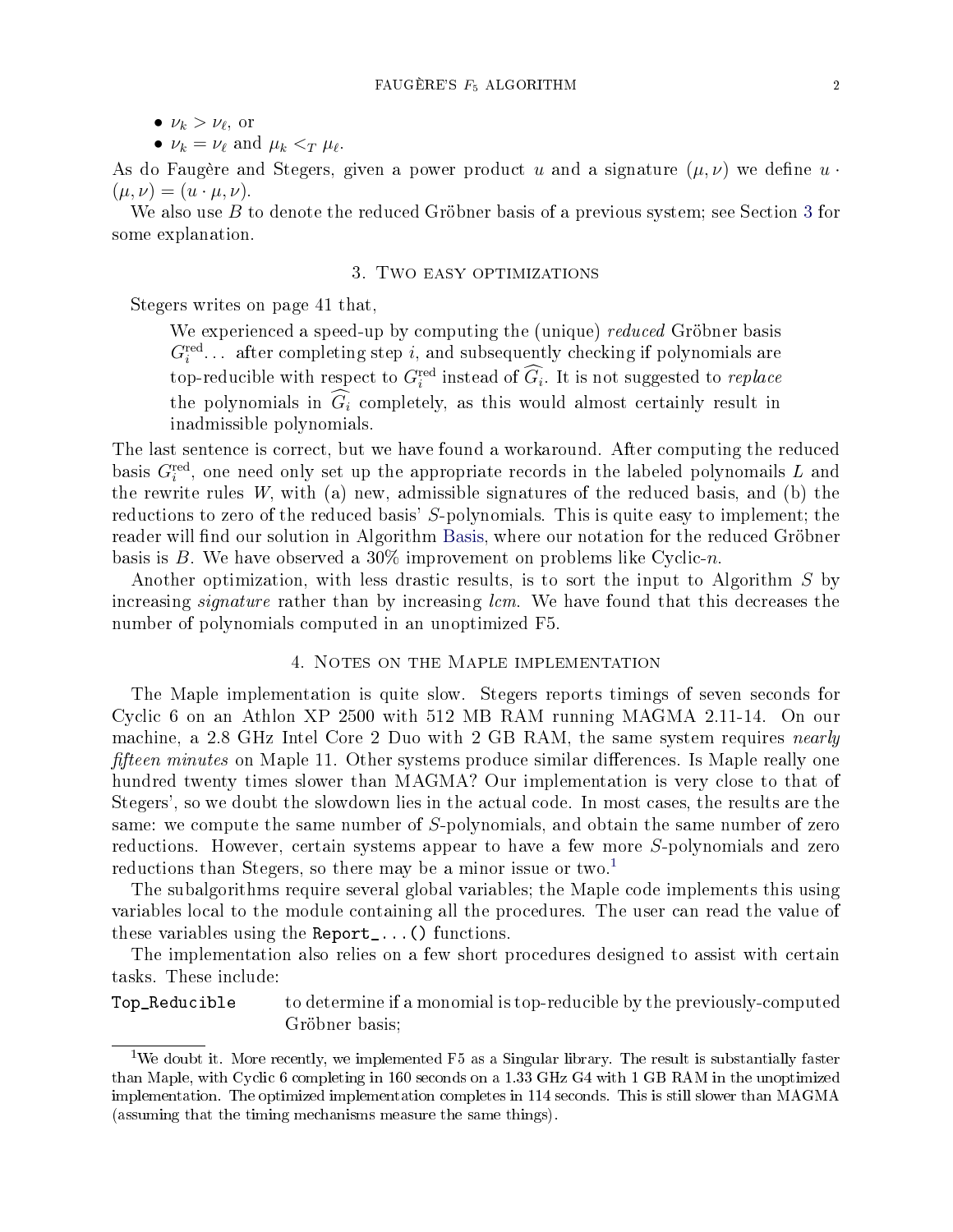| First_Sig_Min    | to test whether signature of the one labeled polynomial is smaller than                    |
|------------------|--------------------------------------------------------------------------------------------|
|                  | the signature of a second;                                                                 |
| $Sig\_Comp$      | to use First_Sig_Min in a sorter;                                                          |
| Sig_Prod         | to multiply a monomial to a signature;                                                     |
| Add_Labeled_Poly | to add a labeled polynomial to the list of labeled polynomials.                            |
|                  | We have omitted the details of these subalgorithms, which in any case are trivial. We also |
|                  | use Maple's Groebner package for a number of utilities.                                    |

#### 5. Notes on the pseudocode

<span id="page-2-0"></span>We have indicated where our pseudocode diverges from that of Faugère or Stegers. As far as we can tell, the differences in Faugère and Stegers are for the most part fatal errors, with two exceptions. In Algorithm Crit\_[Pair](#page-6-0), neither tests for equal signatures in the construction of the S-polynomial, although this is a sign of a pair that is not normalized. Further, Stegers sometimes tests for normalized polynomials using a smaller set. This may be more correct given the actual criterion, but in following Faugère's choice to use the previous Gröbner basis only we have found no cases where the result is any different. We plan to investigate this further.

Global variables. The algorithm relies on four global variables:

- a list of labeled polynomials B a reduced Gröbner basis, computed previously
- W an array of lists of rewrite rules
- an admissible ordering

Each subalgorithm specifies which global variables are necessary. In a language that does not use global variables (Stegers states that MAGMA is such a language), one could pass these variables as inputs.

In the Maple implementation,  $L$  is actually a Maple table, to avoid difficulties inherent to Maple lists (inefficiency, size restraints, etc.). This requires us to keep track of how many elements are in the list, and we have set aside a variable for that. The same is true for the lists of rules in W.

Incremental nature of the algorithm. To maximize the effect of Faugère's Criterion, the  $F_5$  algorithm takes an incremental approach, computing Gröbner bases of  $\{f_1\}$ ,  $\{f_1, f_2\}$ ,  $\ldots, \{f_1, f_2, \ldots, f_m\}.$  Algorithm [Basis](#page-4-0) controls this loop; on each iteration, Algorithm [PartialBasis](#page-5-0) computes a Gröbner Basis  $G_{\text{curr}}$  of  $\{f_1, f_2, \ldots, f_i\}$ , using as its starting point a basis  $G_{\text{prev}}$  for  $\{f_1, f_2, \ldots, f_{i-1}\}.$ 

Faugère uses the title "incremental  $F_5$ " for our Algorithm [Basis](#page-4-0); Stegers titles it "Algorithm 3: F5 – Main loop." Faugère uses the title " $F_5$ " for our Algorithm [PartialBasis](#page-5-0); Stegers calls it "Algorithm 4:  $F5 - Core routine$ ".

Construction and reduction of S-polynomials. Algorithms Crit [Pair](#page-6-0) and [SPols](#page-7-0) generate the critical pairs and construct the S-polynomials. Each employs a criterion that discards certain useless critical pairs; Crit\_[Pair](#page-6-0) uses Faugère's criterion, and [SPols](#page-7-0) uses a criterion developed from [\[4\]](#page-11-5).

Algorithms [Reduction](#page-8-0), Top\_[Reduction](#page-9-0), and Find\_[Reductor](#page-10-0):

- (1) reduce an S-polynomial with respect to the previous Gröbner basis, and
- (2) top-reduce the reduced form with respect to the current set of generators.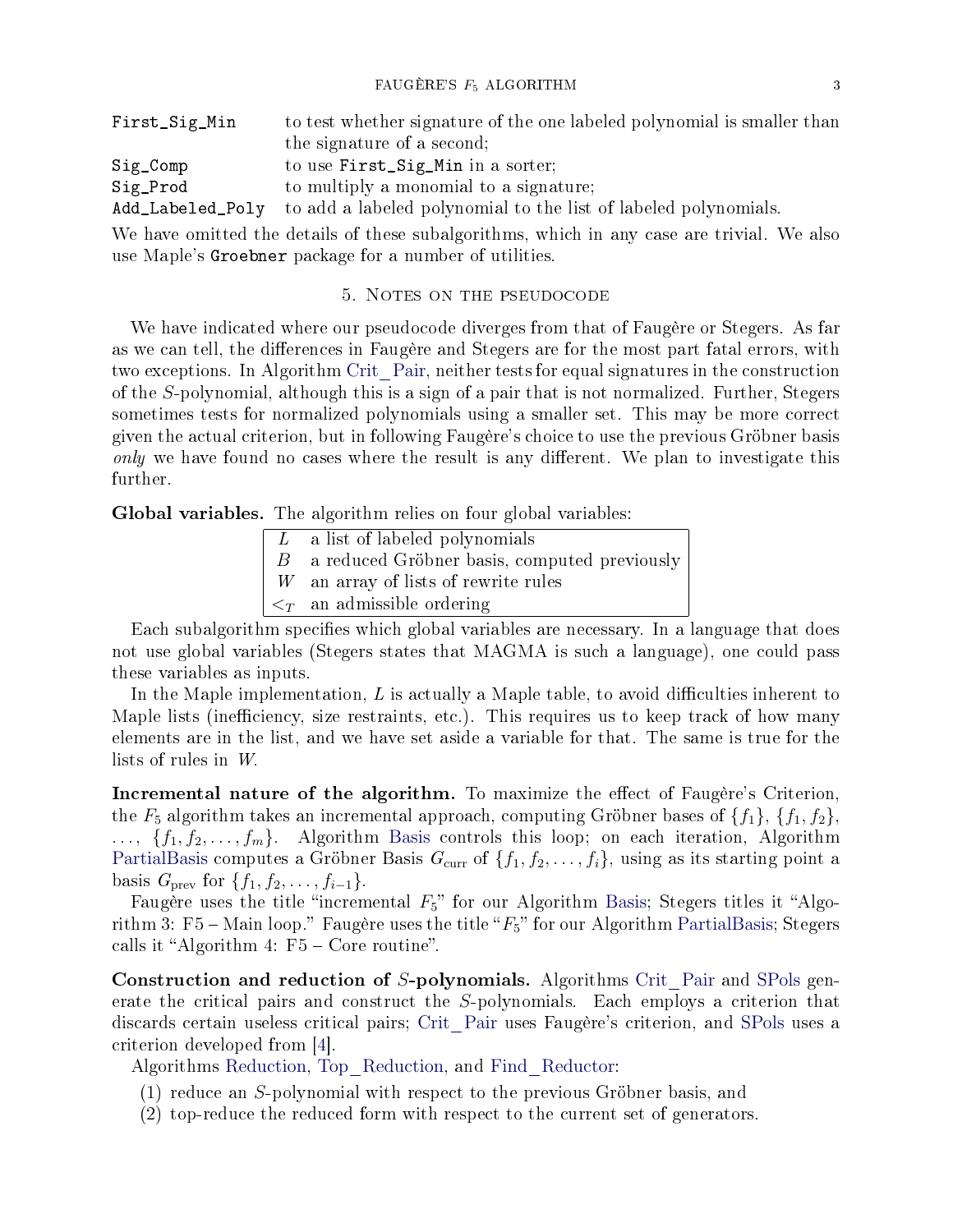Faugère's name for the last of these three is "IsReducible"; we have followed Stegers' convention.

**Record-keeping.** One of the major strengths of  $F_5$  is how it keeps records of syzygies that have already been computed; the "rewrite rules" keep track of this. Faugère gives Algorithm Is\_[Rewritable](#page-10-1) the name "Rewritten?", and Algorithm Find\_[Rewriting](#page-11-6) the name "Rewritten". Stegers named the first "Rewritable" and the second "Rewrite". We have followed Stegers for the first, but prefer our name for the second.

# 6. Acknowledgments

The author would like to thank Christian Eder, Jean-Charles Faugère, Till Stegers, Alexander Semyonov, and Alexei Zobnin for discussions on this or related topics. He would also like to thank the Center for Computer Algebra at Universität Kaiserslautern for allowing him to use their facilities during March of 2008.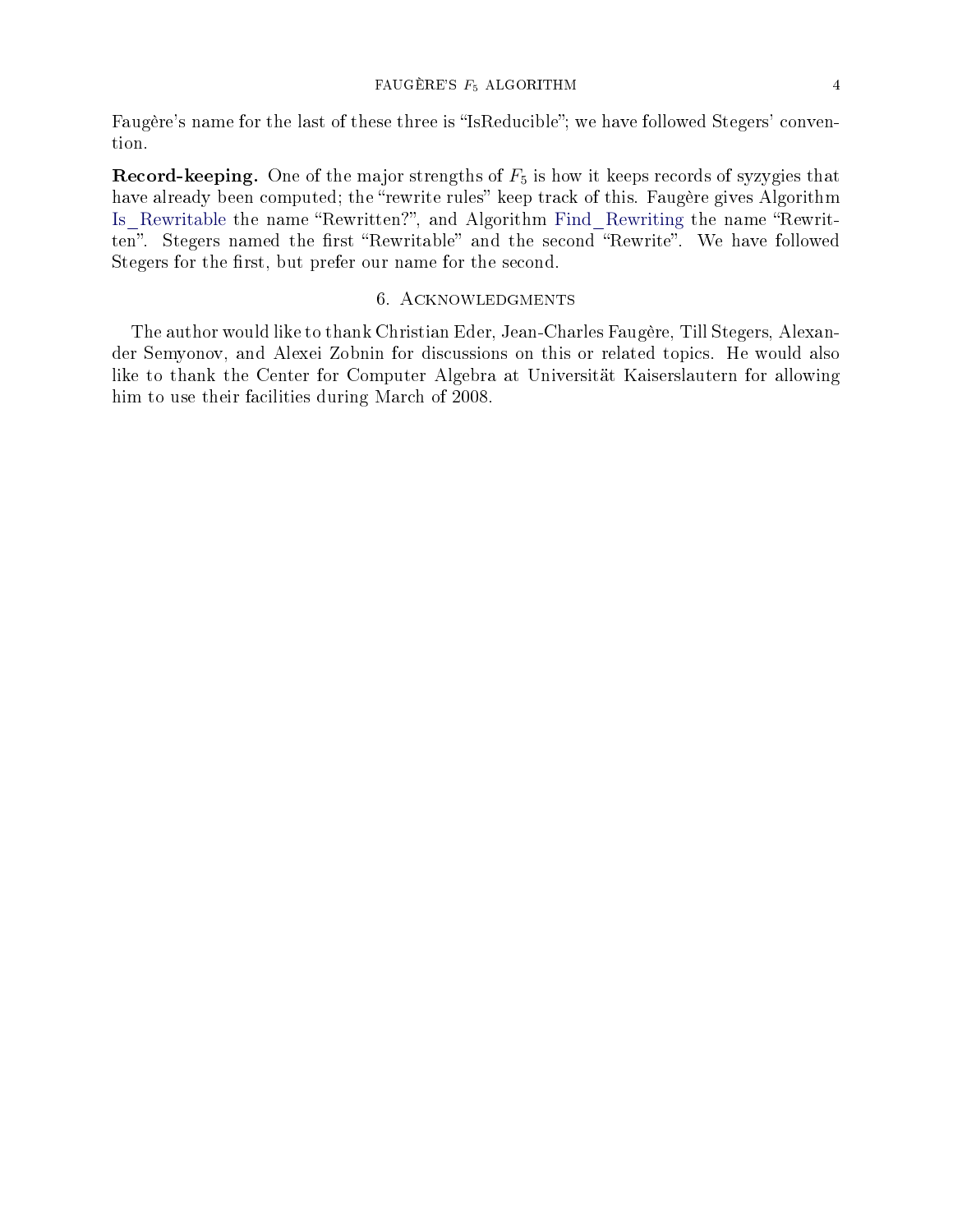<span id="page-4-0"></span>Algorithm 1. Basis. globals L, W,  $\leq_T$ inputs  $F = (f_1, f_2, \ldots, f_m) \in \mathcal{R}^m$ <, an admissible ordering **outputs** a Gröbner basis of F with respect to  $\lt$ do  $\lt_T := <$ Sort F by increasing total degree, breaking ties by increasing leading term.  $\hspace{0.1em}$  - Initialize the record keeping.  $W := \text{Array}(1 \dots 2)$  $W_1 :=$  List ()  $W_2 :=$  List ()  $L :=$  List  $(1 \dots 2)$  $L_1 := ((1,1), f_1 \cdot (\mathrm{lc}_{\lt_T}(f_1))^{-1})$  $G := \text{Array}(1 \dots m)$ - Compute the bases of  $(f_1), (f_1, f_2), \ldots, (f_1, f_2, \ldots, f_m)$ .  $G_{\text{prev}} = \{1\}$  $B = \{f_1\}$  $ctr := 2$ while  $ctr \leq m$  $G_{\text{curr}} := \text{PartialBasis}(\#B + 1, B, G_{\text{prev}})$  $G_{\text{curr}} := \text{PartialBasis}(\#B + 1, B, G_{\text{prev}})$  $G_{\text{curr}} := \text{PartialBasis}(\#B + 1, B, G_{\text{prev}})$ if  $\exists i \in G_{\text{curr}}$  such that Poly  $(i) = 1$ return {1} Let B be the reduced Gröbner basis of  $(Poly (j))_{j \in G_{curr}}$  $S$ et up records for B if  $ctr \neq 1$  $L :=$  List  $(1 \dots \# B + 1)$  $W := \text{Array}(1 \dots \# B + 1)$  $G_{\text{curr}} := \{\};$ for  $i := 1$  to  $#B$  $L_i := ((1, i), B_i)$  $G_{\text{curr}} := G_{\text{curr}} \cup \{i\}$  $W_{ctr} := \text{List }()$  $t := \mathrm{lt}_{\leq_T} (B_i)$  All the S-polynomials of B reduce to zero; document this for  $j := i + 1$  to  $\#B$  $u := \text{lcm}(t, \text{lt}_{\leq T}(B_j)) / \text{lt}_{\leq T}(B_j)$ Append  $((j, u), 0)$  to L Add\_[Rule](#page-10-2) ()  $ctr := \, \mathit{ctr} + 1$  $W_{ctr} := \text{List }()$  $L_{ctr} := ((1, \text{ctr}), f_{ctr} \cdot (\text{lc}_{\leq_T} (f_{ctr}))^{-1})$ return B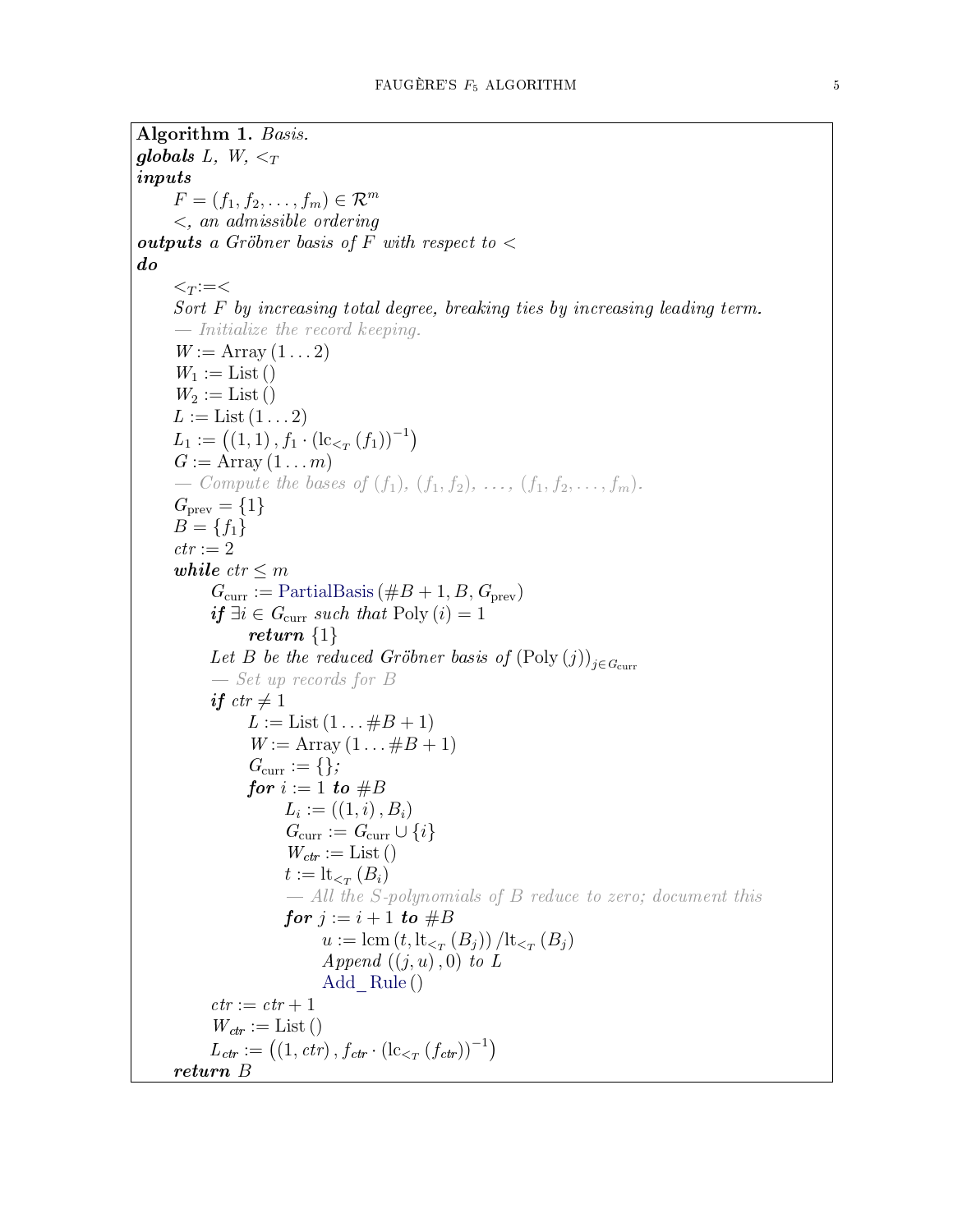<span id="page-5-0"></span>Algorithm 2. Partial Basis. globals  $L, <_T$ inputs  $i \in \mathbb{N}$ B, a reduced Gröbner basis of  $(f_1, f_2, \ldots, f_{i-1})$  with respect to  $\lt_T$  $G_{\text{prev}} \in \mathbb{N}^{\#G_{\text{prev}}}$ , indices in L of B outputs  $G_{\text{curr}}$ , indices in L of a Gröbner basis of  $(f_1, f_2, \ldots, f_i)$  with respect to  $\lt_T$ do  $G_{\text{curr}} := G_{\text{prev}} \cup \{i\}$  $P := \bigcup_{j \in G_{\text{prev}}} \text{Crit\_Pair}(i, j, G_{\text{prev}})$  $P := \bigcup_{j \in G_{\text{prev}}} \text{Crit\_Pair}(i, j, G_{\text{prev}})$  $P := \bigcup_{j \in G_{\text{prev}}} \text{Crit\_Pair}(i, j, G_{\text{prev}})$ while  $P\neq \emptyset$  $d := \min \{ \deg t : \{t, k, u, \ell, v\} \in P \}$  $P_d := \{ \{t, k, u, \ell, v\} \in P : d = \deg t \}$  $P := \widetilde{P} \backslash P_d$  $S := \text{SPols}(P_d)$  $S := \text{SPols}(P_d)$  $S := \text{SPols}(P_d)$  $R := \text{Reduction}(S, B, G_{\text{prev}}, G_{\text{curr}})$  $R := \text{Reduction}(S, B, G_{\text{prev}}, G_{\text{curr}})$  $R := \text{Reduction}(S, B, G_{\text{prev}}, G_{\text{curr}})$ for  $k \in R$  $P := P \cup \left( \bigcup_{j \in G_{\text{curr}}} \text{Crit\_Pair}\left(j, k, G_{\text{prev}}\right) \right)$  $P := P \cup \left( \bigcup_{j \in G_{\text{curr}}} \text{Crit\_Pair}\left(j, k, G_{\text{prev}}\right) \right)$  $P := P \cup \left( \bigcup_{j \in G_{\text{curr}}} \text{Crit\_Pair}\left(j, k, G_{\text{prev}}\right) \right)$  $G_{\text{curr}} := G_{\text{curr}} \cup \{k\}$ return  $G_{\text{curr}}$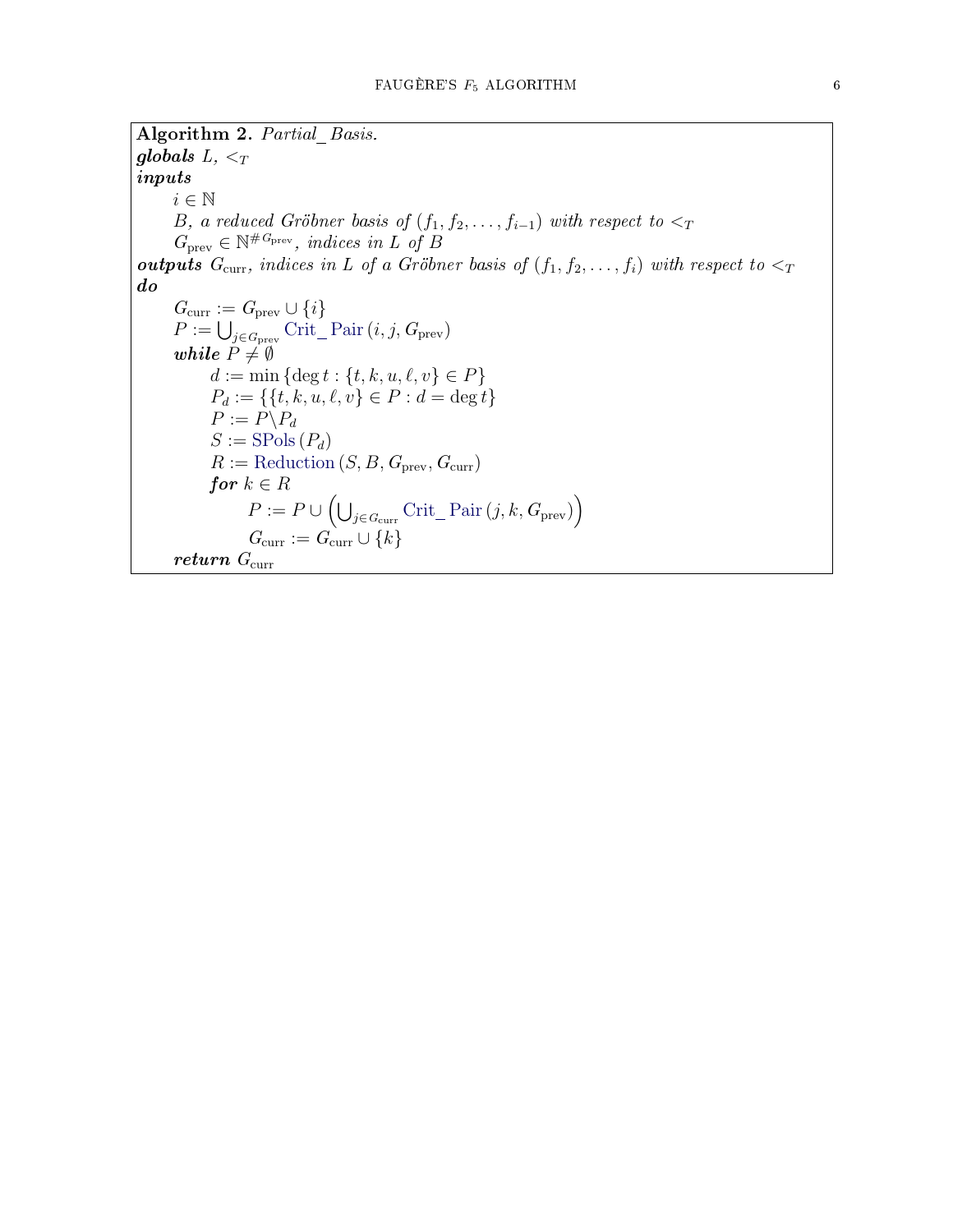<span id="page-6-0"></span>Algorithm 3. Crit Pair.  $\boldsymbol{globals} <_{T}$ inputs  $k, \ell \in \mathbb{N}$  such that  $i \leq k < \ell \leq \#L$  $G_{\text{prev}} \in \mathbb{N}^{\#G_{\text{prev}}}$ , indices in  $\overline{L}$  of a Gröbner basis of  $(f_1, f_2, \ldots, f_{i-1})$  w/respect to  $\lt_T$ **outputs**  $\{(t, u, k, v, \ell)\}\$ , corresponding to a critical pair  $\{k, l\}$  necessary for the computation of a Gröbner basis of  $(f_1, f_2, \ldots, f_i)$ ;  $\emptyset$  otherwise do  $t_k := \operatorname{lt}_{\leq T} (\text{Poly } (k))$  $t_{\ell} := \operatorname{lt}_{\leq_T} (\operatorname{Poly}(\ell))$  $t := \text{lcm}(t_k, t_\ell)$  $u_1 := t/t_k$  $u_2 := t/t_{\ell}$  $N$ either Faugère nor Stegers notes the test below, useful in non-regular systems. if  $u_1 \cdot \text{Sig}(k) = u_2 \cdot \text{Sig}(\ell)$ return ∅  $(\mu_1, \nu_1) := \text{Sig}(k)$  $(\mu_2, \nu_2) := \mathrm{Sig}(\ell)$ if  $\nu_1 = i$  and  $u_1 \cdot \mu_1$  is top-reducible by  $G_{\text{prev}}$  - Stegers writes  $G_{\nu_1}$ return ∅ if  $\nu_2 = i$  and  $u_2 \cdot \mu_2$  is top-reducible by  $G_{\text{prev}}$  - Stegers writes  $G_{\nu_2}$  $A$ nother minor optimization is to check Is [Rewritable](#page-10-1) here return ∅ **if**  $u_1 \cdot \text{Sig}(k) \prec u_2 \cdot \text{Sig}(\ell)$  − Faugère's writeup compares Sig  $(k) \prec \text{Sig}(\ell)$ . Swap  $u_1$  with  $u_2$  and k with  $\ell$ return  $\{(t, u_1, k, u_2, \ell)\}$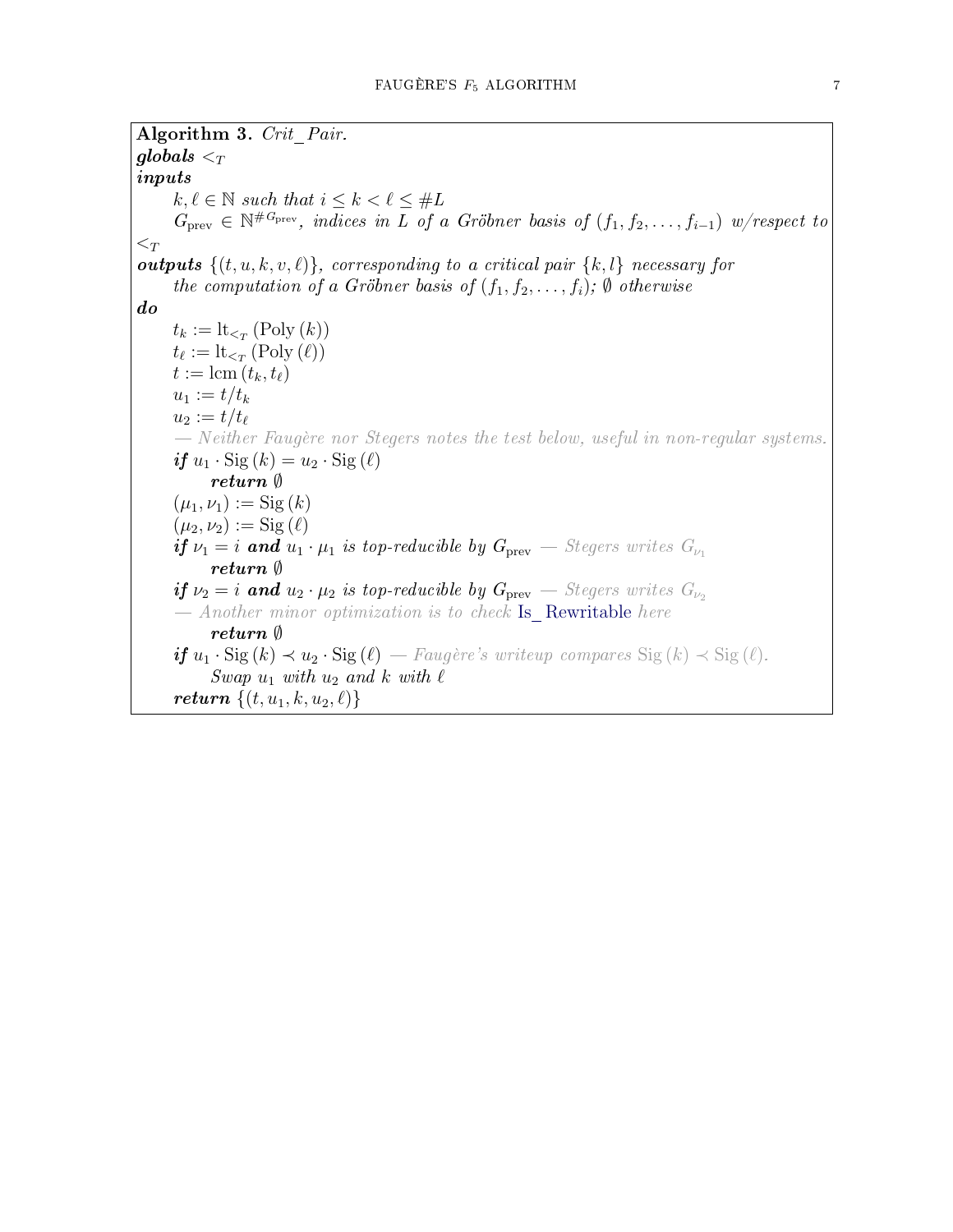```
Algorithm 4. Spols.
globals L, <_Tinputs
    P, a list of critical pairs
outputs S, a list of indices in L of S-polynomials computed
    for a Gröbner basis of (f_1, f_2, \ldots, f_i)do
    S := ()F_{\text{e}} Faugère and Stegers do not say to sort P, but performance suffers if not.
    F For the example in Faugère's paper, 8 polynomials would be computed, not 7.
    Sort P from smallest to largest lcm
    for (t, k, u, \ell, v) \in PRewritable (u, k) and not Is Rewritable (v, \ell)Compute s, the S-polynomial of Poly (k) and Poly (\ell)if s \neq 0- Stegers writes Sig(\ell).
                   Append (u \cdot \text{Sig}(k), s) to L
                   Add_Rule ()
                   Append #L to S
    Sort S by increasing signature
    return S
```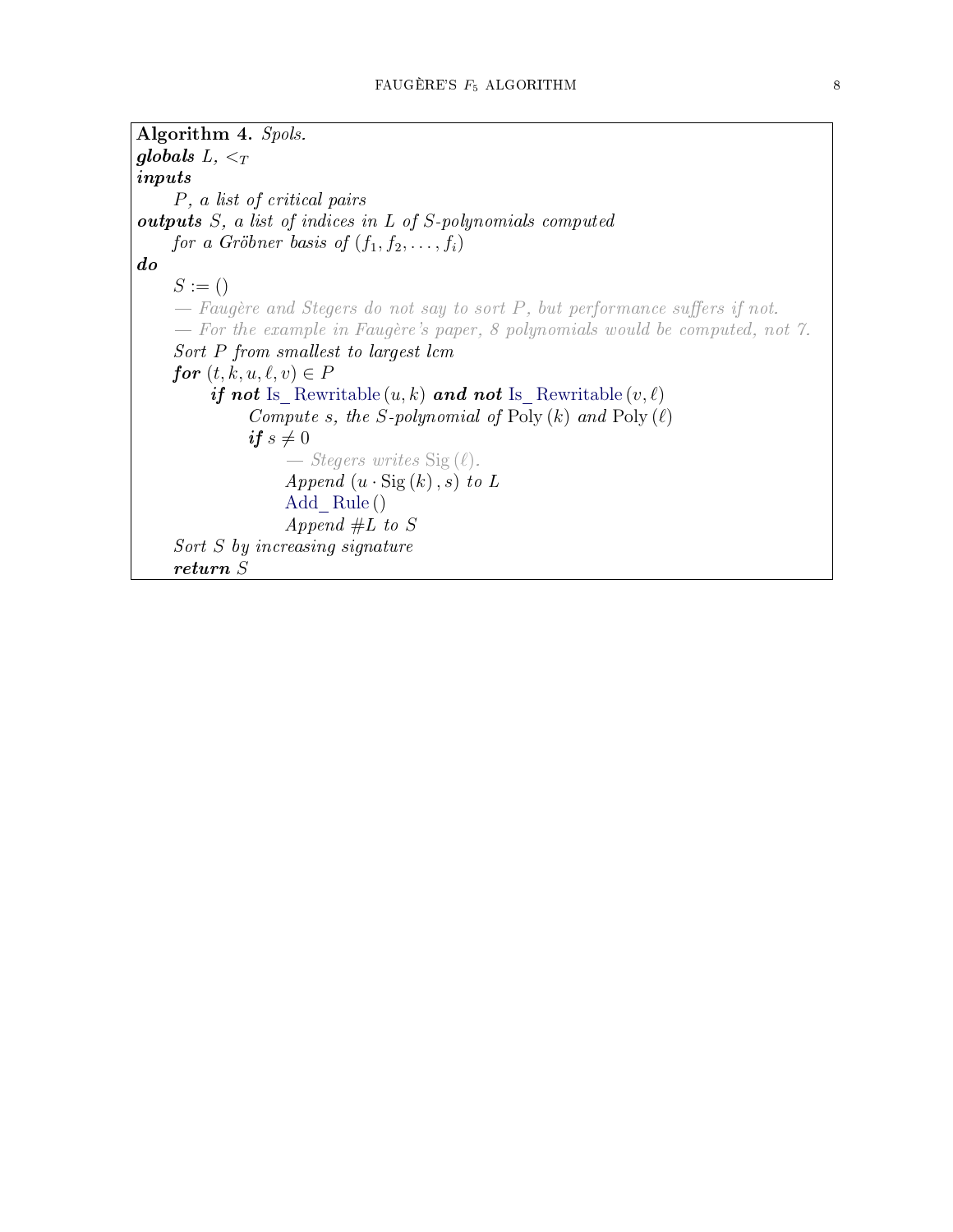```
Algorithm 5. Reduction.
globals L
inputs
     S, a list of indices of polynomials added to the generators G_iB, a reduced Gröbner basis of (f_1, f_2, \ldots, f_{i-1}) with respect to \lt_TG_{\text{prev}} \in \mathbb{N}^{\#G_{\text{prev}}}, indices in L corresponding to B
     G_{\text{curr}} \in \mathbb{N}^{\#G_{\text{curr}}}, indices in L of a list of generators of the ideal of (f_1, f_2, \ldots, f_i)outputs completed, a subset of G corresponding to reduced polynomials
do
     to do := Scompleted := \emptyset\theta - Our implementation optimizes out the next two lines
     - Stegers writes G_{\text{curr}} (his notation: G').
     - reducers := {Poly (\text{ctr}) : \text{ctr} \in G_{\text{prev}}}
     while to d\theta \neq ()Let k be the element of to _ do such that \text{Sig}(k) is minimal.
          to\_do := to\_do \setminus \{k\}- Unoptimized (Faugère, Stegers):
           h := \text{Normal Form}(\text{Poly} (k), \text{reducers}, \leq_T )h := Normal Form (Poly (k), B, <_T )L_k := (\text{Sig}(k), h)Reduction (k, G_{prev}, G_{curr} \cup completed)completed := completed \cup newly^c\ computed- Faugere and Stegers both write to d\circ := t\circ d\circ \cup redo,
           -but to do is not a set, and for reasons of efficiency needs to be sorted.
          for j \in redoInsert j in to \phi , sorting by increasing signature
     return completed
```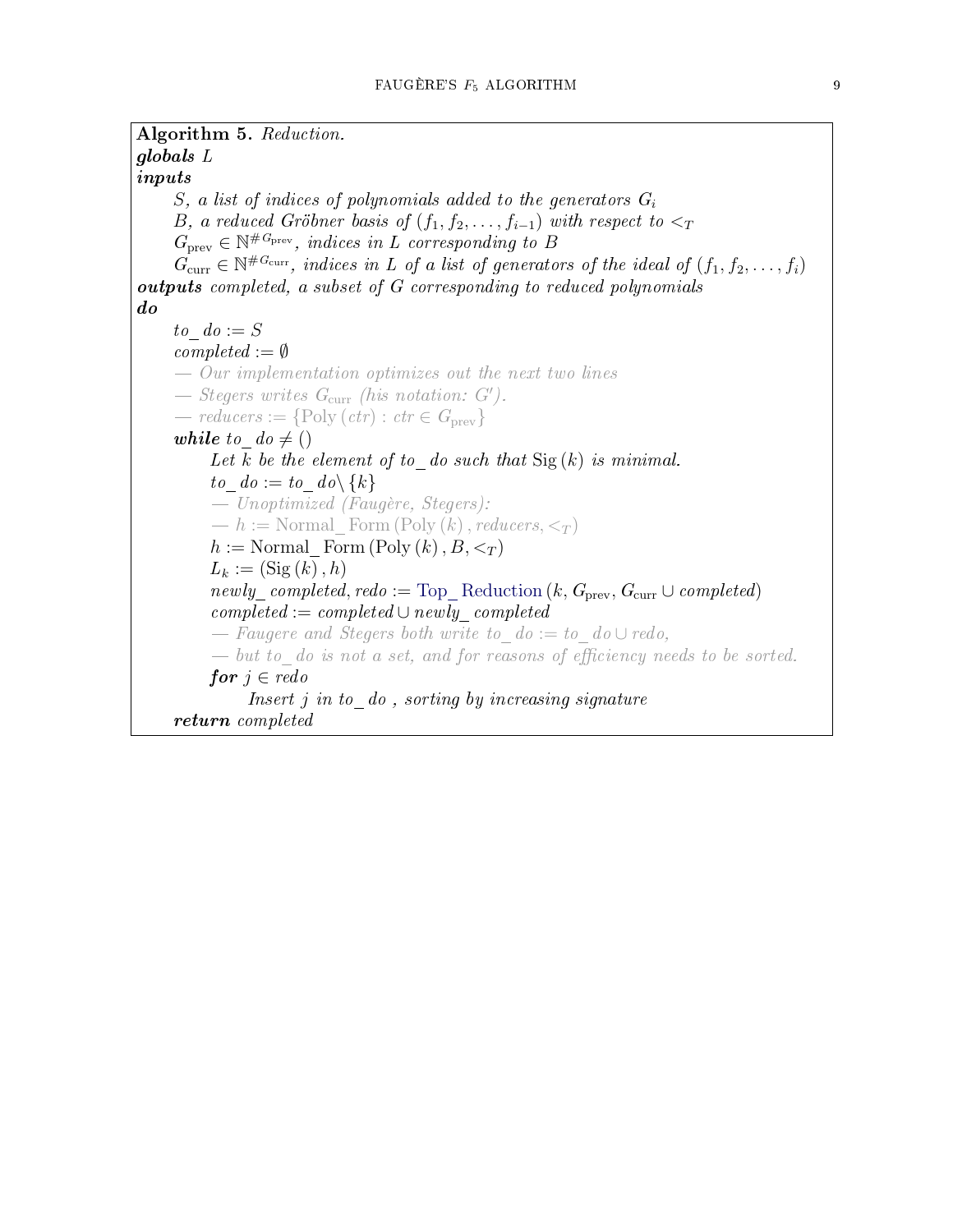<span id="page-9-0"></span>Algorithm 6. Top Reduction. globals  $L, <_T$ inputs k, the index of a labeled polynomial  $G_{\text{prev}} \in \mathbb{N}^{\#G_{\text{prev}}}$ , indices in L of a Gröbner basis of  $(f_1, f_2, \ldots, f_{i-1})$  w/respect to  $\lt_T$  $G_{\text{curr}} \in \mathbb{N}^{\#G_{\text{curr}}}$ , indices in L of a list of generators of the ideal of  $(f_1, f_2, \ldots, f_i)$ outputs completed, which has value  $\{k\}$  if  $L_k$  was **not** top-reduced and  $\emptyset$  otherwise to do, which has value  $\emptyset$  if  $L_k$  was not top-reduced,  ${k}$  if top-reduction generates a labeled polynomial with the same signature as  $L_k$ , and  ${k, \#L}$  if top-reduction generates a labeled polynomial with a new signature. (note the generation of a new labeled polynomial in the latter case!) do **if**  $Poly(k) = 0$  — This will not happen in a regular sequence. warn "Reduction to zero!" return ∅, ∅  $p := \text{Poly}(k)$  $J :=$  Find [Reductor](#page-10-0)  $(k, G_{\text{prev}}, G_{\text{curr}})$ if  $J = \emptyset$ if  $p \neq 0$  $L_k := (\text{Sig}(k), p \cdot (\text{lc}_{\leq T}(p))^{-1})$ return  $\{k\}, \emptyset$  $J \neq \emptyset$ , so top-reduce. Let j be the single element in J  $q := \text{Poly } (i)$  $u := \frac{\text{lt}_{\leq T}(p)}{\text{lt}_{\leq}(q)}$  $\operatorname{lt}_{\leq T}(q)$  $c := \mathrm{lc}_{\leq_T}(p) \cdot (\mathrm{lc}_{\leq_T}(q))^{-1}$  $p := p - c \cdot u \cdot q$ if  $p \neq 0$  $p := p \cdot (\text{lc}_{\leq T}(p))^{-1}$ if  $u \cdot \text{Sig}(j) \prec \text{Sig}(k)$  $L_k := (\text{Sig}(k), p)$ return  $\emptyset, \{k\}$ else Append  $(u \cdot \text{Sig}(j), p)$  to L Add [Rule](#page-10-2) ()  $-$  Faugère writes  $\emptyset$ ,  $\{k, j\}$  below. return  $\emptyset$ ,  $\{k, \#L\}$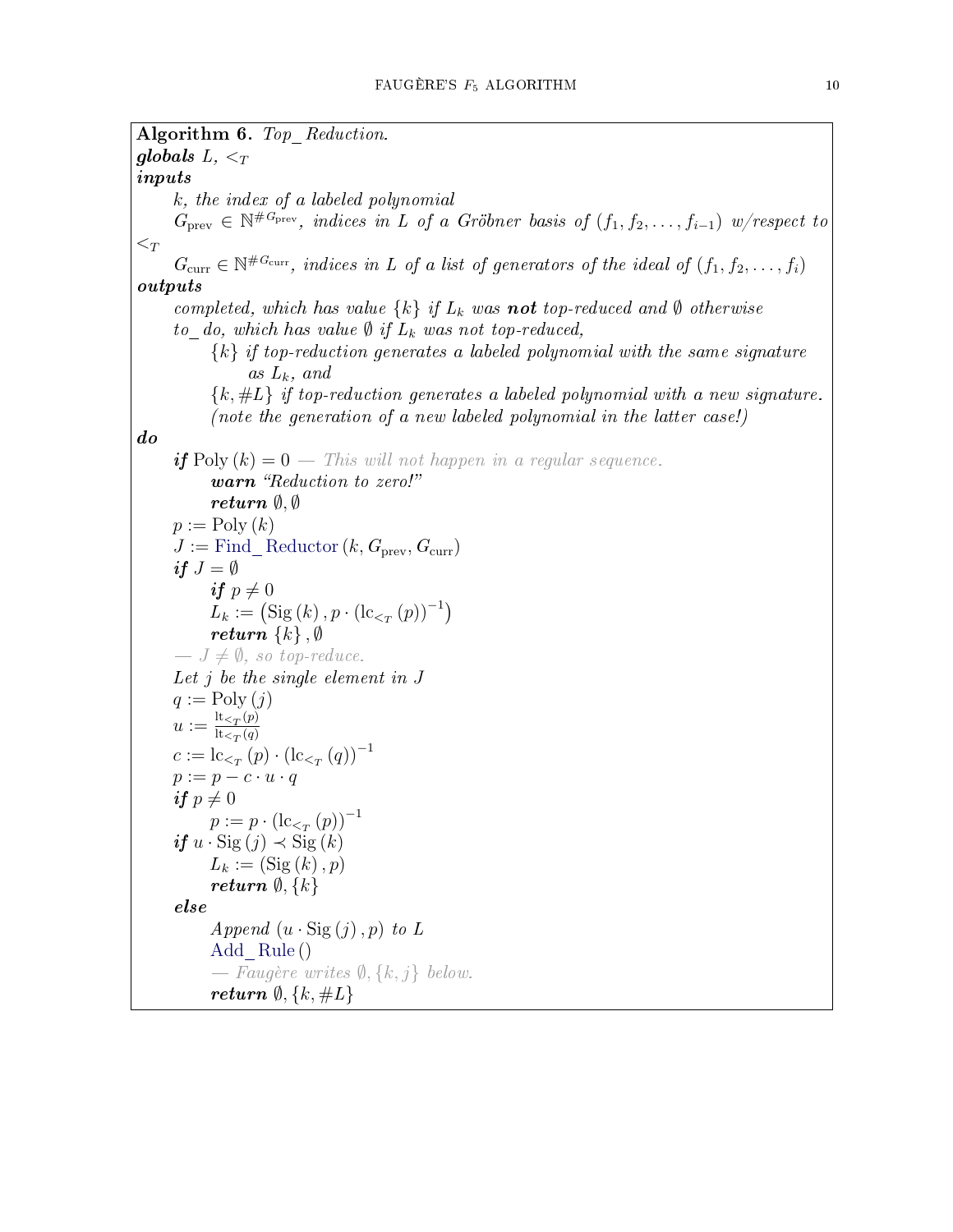<span id="page-10-2"></span><span id="page-10-1"></span><span id="page-10-0"></span>Algorithm 7. Find Reductor.  $\boldsymbol{globals} <_T$ inputs k, the index of a labeled polynomial  $G_{\text{prev}}$   $\in$   $\mathbb{N}^{\#G_{\text{prev}}}$ , indices in L of a Gröbner basis with respect to  $\lt_T$  of  $(f_1, f_2, \ldots, f_{i-1})$  $G_{\text{curr}} \in \mathbb{N}^{\#G_{\text{curr}}}$ , indices in L of a list of generators of the ideal of  $(f_1, f_2, \ldots, f_i)$ outputs J, where  $J = \{j\}$  if  $j \in G_{\text{curr}}$  and  $\text{Poly}(k)$  is safely top-reducible by  $\text{Poly}(j)$ ; *otherwise*  $J = \emptyset$ do  $t := \operatorname{lt}_{\leq T} (\operatorname{Poly}(k))$ for  $j \in G_{\text{curr}}$  $t' = \operatorname{lt}_{\leq T} (\text{Poly } (j))$ if  $t' | t$  $u := t/t'$  $(\mu_j, \nu_j) := \mathrm{Sig}\,(j)$ if  $u \cdot \text{Sig}(j) \neq \text{Sig}(k)$  and not Is [Rewritable](#page-10-1)  $(u, j)$ **and**  $u \cdot \mu_j$  is not top-reducible by  $G_{\text{prev}}$ return  $\{j\}$ return ∅ Algorithm 8. Add Rule. globals L, W do  $k := \#L$  $(\mu, \nu) := \mathrm{Sig}(k)$ Append  $(\mu, k)$  to  $W_{\nu}$ return Algorithm 9. Is Rewritable. inputs u, a power product k, the index of a labeled polynomial in L **outputs** true if  $u \cdot \text{Sig}(k)$  is rewritable by another labeled polynomial (see Find\_Rewriting) do  $j :=$  Find [Rewriting](#page-11-6)  $(u, k)$ return  $j \neq k$